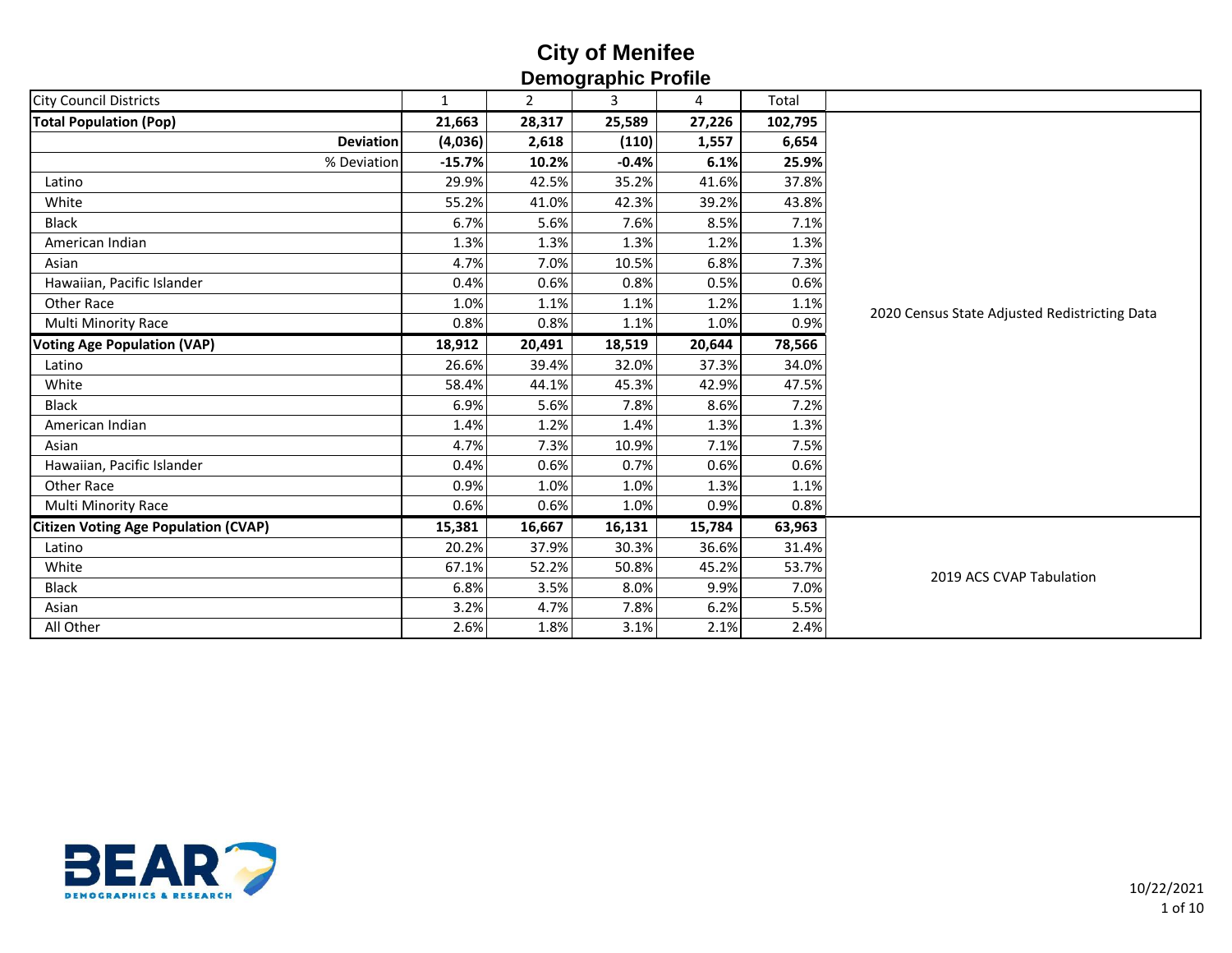| טוווטאָו עטווועשטע                            |              |                         |        |               |              |                                                     |  |  |  |  |
|-----------------------------------------------|--------------|-------------------------|--------|---------------|--------------|-----------------------------------------------------|--|--|--|--|
| <b>City Council Districts</b>                 | 1            | $\mathbf{2}^{\prime}$   | 3      | 4             | Total        |                                                     |  |  |  |  |
| <b>Total Population (By Age and Gender)</b>   | 19,309       | 25,516                  | 24,259 | 22,825        | 91,909       |                                                     |  |  |  |  |
| Male                                          | 45.3%        | 51.1%                   | 49.2%  | 50.3%         | 49.2%        |                                                     |  |  |  |  |
| Female                                        | 54.7%        | 48.9%                   | 50.8%  | 49.7%         | 50.8%        |                                                     |  |  |  |  |
| Under 5 years                                 | 5.0%         | 9.4%                    | 6.5%   | 5.6%          | 6.8%         |                                                     |  |  |  |  |
| Male                                          | 2.4%         | 5.2%                    | 3.1%   | 2.8%          | 3.5%         |                                                     |  |  |  |  |
| Female                                        | 2.6%         | 4.2%                    | 3.4%   | 2.8%          | 3.3%         |                                                     |  |  |  |  |
| 5 to 17 years                                 | 10.6%        | 20.0%                   | 23.8%  | 17.9%         | 18.5%        |                                                     |  |  |  |  |
| Male                                          | 6.0%         | 10.1%                   | 12.5%  | 9.4%          | 9.7%         |                                                     |  |  |  |  |
| Female                                        | 4.6%         | 9.9%                    | 11.3%  | 8.5%          | 8.8%         |                                                     |  |  |  |  |
| 18 to 65 years                                | 45.9%        | 61.7%                   | 59.3%  | 57.5%         | 56.7%        |                                                     |  |  |  |  |
| Male                                          | 21.3%        | 31.4%                   | 28.8%  | 29.9%         | 28.2%        |                                                     |  |  |  |  |
| Female                                        | 24.6%        | 30.3%                   | 30.5%  | 27.5%         | 28.5%        |                                                     |  |  |  |  |
| 65 years and over                             | 38.5%        | 8.9%                    | 10.4%  | 19.0%         | 18.0%        |                                                     |  |  |  |  |
| Male                                          | 15.5%        | 4.4%                    | 4.8%   | 8.1%          | 7.8%         | 2019 ACS Reformatted Tables -Block Group Tabulation |  |  |  |  |
| Female                                        | 22.9%        | 4.5%                    | 5.6%   | 10.9%         | 10.2%        |                                                     |  |  |  |  |
| <b>Median Household Income</b>                | 46,680<br>\$ | $88,341$ \$<br><b>S</b> | 99,841 | 65,669<br>- S | 70,224<br>-S |                                                     |  |  |  |  |
| <b>Total Households (By Household Income)</b> | 8,632        | 6,889                   | 6,796  | 7,066         | 29,383       |                                                     |  |  |  |  |
| Less than \$10,000                            | 5.5%         | 1.6%                    | 4.0%   | 4.3%          | 3.9%         |                                                     |  |  |  |  |
| \$10,000 to \$14,999                          | 5.6%         | 2.1%                    | 1.5%   | 5.3%          | 3.8%         |                                                     |  |  |  |  |
| \$15,000 to \$24,999                          | 15.6%        | 3.4%                    | 3.3%   | 9.8%          | 8.5%         |                                                     |  |  |  |  |
| \$25,000 to \$34,999                          | 12.7%        | 6.3%                    | 4.8%   | 9.6%          | 8.6%         |                                                     |  |  |  |  |
| \$35,000 to \$49,999                          | 14.8%        | 9.5%                    | 7.6%   | 12.3%         | 11.3%        |                                                     |  |  |  |  |
| \$50,000 to \$74,999                          | 17.8%        | 18.0%                   | 15.2%  | 17.5%         | 17.2%        |                                                     |  |  |  |  |
| \$75,000 to \$99,999                          | 10.2%        | 17.9%                   | 18.0%  | 11.1%         | 14.0%        |                                                     |  |  |  |  |
| \$100,000 to \$149,999                        | 12.1%        | 21.8%                   | 25.4%  | 16.4%         | 18.5%        |                                                     |  |  |  |  |
| \$150,000 to \$199,999                        | 3.5%         | 12.8%                   | 12.4%  | 8.4%          | 8.9%         |                                                     |  |  |  |  |
| \$200,000 or more                             | 2.4%         | 6.7%                    | 7.7%   | 5.2%          | 5.3%         |                                                     |  |  |  |  |
|                                               |              |                         |        |               |              |                                                     |  |  |  |  |

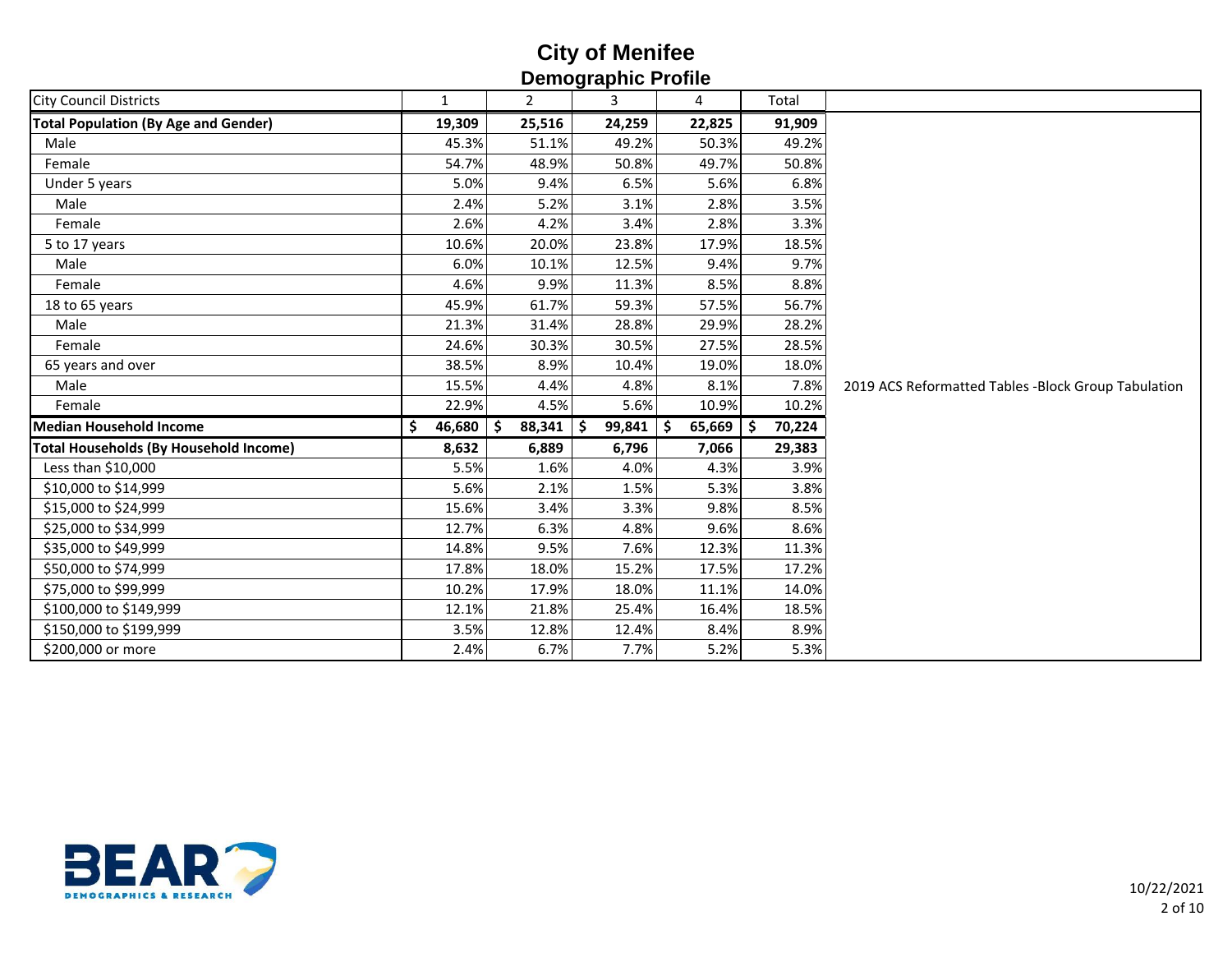| <b>City Council Districts</b><br>$\mathbf{2}$<br>4<br>Total<br>$\mathbf{1}$<br>3<br>Population 25 years and over (By Education Level)<br>15,905<br>14,896<br>15,455<br>14,893<br>61,150<br>6.3%<br>Less than 9th grade<br>5.4%<br>5.4%<br>4.7%<br>9.8%<br>9th to 12th grade, no diploma<br>6.8%<br>5.4%<br>6.8%<br>5.6%<br>9.4%<br>High school graduate (includes equivalency)<br>32.6%<br>29.6%<br>27.0%<br>22.7%<br>22.8%<br>30.6%<br>29.6%<br>28.9%<br>30.0%<br>Some college, no degree<br>30.7%<br>9.7%<br>10.5%<br>10.1%<br>Associate degree<br>10.1%<br>10.1%<br>Bachelor's degree<br>9.4%<br>13.0%<br>12.7%<br>16.5%<br>11.9%<br>Graduate or professional degree<br>5.6%<br>6.4%<br>9.7%<br>7.2%<br>7.2%<br>72,923<br>Population 15 years and over (By Marital Status)<br>16,778<br>19,142<br>18,193<br>18,809<br>30.9%<br>29.0%<br>Never married<br>30.1%<br>20.8%<br>33.3%<br>45.3%<br>54.4%<br>55.9%<br>46.4%<br>50.6%<br>Now married, except separated<br>2.1%<br>1.7%<br>2.6%<br>2.0%<br>1.6%<br>Separated<br>7.1%<br>14.8%<br>3.6%<br>3.5%<br>Widowed<br>7.4%<br>5.6%<br>11.5%<br>2.8%<br>2.8%<br>5.8%<br>Female<br>17.1%<br>9.3%<br>8.8%<br>10.3%<br>11.2%<br>Divorced<br>2019 ACS Reformatted Tables -Block Group Tabulation<br>6.9%<br>10.8%<br>5.3%<br>5.2%<br>6.7%<br>Female<br><b>Total Housing Units (By Occupancy Status)</b><br>9,331<br>7,294<br>7,154<br>7,606<br>31,385<br>94.4%<br>93.6%<br>Occupied<br>92.5%<br>95.0%<br>92.9%<br>78.8%<br>69.6%<br>71.9%<br>68.7%<br>71.8%<br>Owner occupied<br>Renter occupied<br>23.8%<br>15.7%<br>23.3%<br>21.7%<br>23.2%<br>7.5%<br>5.6%<br>5.0%<br>6.4%<br>7.1%<br>Vacant<br><b>Occupied Housing Units (Overcrowding by Tunure)</b><br>6,889<br>29,383<br>8,632<br>6,796<br>7,066<br>Overcrowded<br>1.5%<br>3.9%<br>5.3%<br>2.9%<br>1.3%<br>Severely Overcrowded<br>0.2%<br>0.8%<br>0.5%<br>0.8%<br>1.9%<br>Owner Occupied<br>74.2%<br>83.4%<br>75.5%<br>74.9%<br>76.9%<br>Overcrowded<br>2.5%<br>1.9%<br>1.1%<br>0.8%<br>3.4%<br>Severely Overcrowded<br>0.1%<br>0.3%<br>0.3%<br>0.2%<br>0.5%<br>25.8%<br>16.6%<br><b>Renter Occupied</b><br>24.5%<br>25.1%<br>23.1%<br>Overcrowded<br>0.4%<br>0.6%<br>1.0%<br>1.3%<br>1.9%<br>0.6%<br>0.5%<br>0.3%<br>Severely Overcrowded<br>0.1%<br>1.4% | טוווטן ו טווועשוער |  |  |  |  |  |  |  |  |  |  |
|---------------------------------------------------------------------------------------------------------------------------------------------------------------------------------------------------------------------------------------------------------------------------------------------------------------------------------------------------------------------------------------------------------------------------------------------------------------------------------------------------------------------------------------------------------------------------------------------------------------------------------------------------------------------------------------------------------------------------------------------------------------------------------------------------------------------------------------------------------------------------------------------------------------------------------------------------------------------------------------------------------------------------------------------------------------------------------------------------------------------------------------------------------------------------------------------------------------------------------------------------------------------------------------------------------------------------------------------------------------------------------------------------------------------------------------------------------------------------------------------------------------------------------------------------------------------------------------------------------------------------------------------------------------------------------------------------------------------------------------------------------------------------------------------------------------------------------------------------------------------------------------------------------------------------------------------------------------------------------------------------------------------------------------------------------------------------------------------------------------------------------------------------------------------------------------------------------------------------------------------------------------|--------------------|--|--|--|--|--|--|--|--|--|--|
|                                                                                                                                                                                                                                                                                                                                                                                                                                                                                                                                                                                                                                                                                                                                                                                                                                                                                                                                                                                                                                                                                                                                                                                                                                                                                                                                                                                                                                                                                                                                                                                                                                                                                                                                                                                                                                                                                                                                                                                                                                                                                                                                                                                                                                                               |                    |  |  |  |  |  |  |  |  |  |  |
|                                                                                                                                                                                                                                                                                                                                                                                                                                                                                                                                                                                                                                                                                                                                                                                                                                                                                                                                                                                                                                                                                                                                                                                                                                                                                                                                                                                                                                                                                                                                                                                                                                                                                                                                                                                                                                                                                                                                                                                                                                                                                                                                                                                                                                                               |                    |  |  |  |  |  |  |  |  |  |  |
|                                                                                                                                                                                                                                                                                                                                                                                                                                                                                                                                                                                                                                                                                                                                                                                                                                                                                                                                                                                                                                                                                                                                                                                                                                                                                                                                                                                                                                                                                                                                                                                                                                                                                                                                                                                                                                                                                                                                                                                                                                                                                                                                                                                                                                                               |                    |  |  |  |  |  |  |  |  |  |  |
|                                                                                                                                                                                                                                                                                                                                                                                                                                                                                                                                                                                                                                                                                                                                                                                                                                                                                                                                                                                                                                                                                                                                                                                                                                                                                                                                                                                                                                                                                                                                                                                                                                                                                                                                                                                                                                                                                                                                                                                                                                                                                                                                                                                                                                                               |                    |  |  |  |  |  |  |  |  |  |  |
|                                                                                                                                                                                                                                                                                                                                                                                                                                                                                                                                                                                                                                                                                                                                                                                                                                                                                                                                                                                                                                                                                                                                                                                                                                                                                                                                                                                                                                                                                                                                                                                                                                                                                                                                                                                                                                                                                                                                                                                                                                                                                                                                                                                                                                                               |                    |  |  |  |  |  |  |  |  |  |  |
|                                                                                                                                                                                                                                                                                                                                                                                                                                                                                                                                                                                                                                                                                                                                                                                                                                                                                                                                                                                                                                                                                                                                                                                                                                                                                                                                                                                                                                                                                                                                                                                                                                                                                                                                                                                                                                                                                                                                                                                                                                                                                                                                                                                                                                                               |                    |  |  |  |  |  |  |  |  |  |  |
|                                                                                                                                                                                                                                                                                                                                                                                                                                                                                                                                                                                                                                                                                                                                                                                                                                                                                                                                                                                                                                                                                                                                                                                                                                                                                                                                                                                                                                                                                                                                                                                                                                                                                                                                                                                                                                                                                                                                                                                                                                                                                                                                                                                                                                                               |                    |  |  |  |  |  |  |  |  |  |  |
|                                                                                                                                                                                                                                                                                                                                                                                                                                                                                                                                                                                                                                                                                                                                                                                                                                                                                                                                                                                                                                                                                                                                                                                                                                                                                                                                                                                                                                                                                                                                                                                                                                                                                                                                                                                                                                                                                                                                                                                                                                                                                                                                                                                                                                                               |                    |  |  |  |  |  |  |  |  |  |  |
|                                                                                                                                                                                                                                                                                                                                                                                                                                                                                                                                                                                                                                                                                                                                                                                                                                                                                                                                                                                                                                                                                                                                                                                                                                                                                                                                                                                                                                                                                                                                                                                                                                                                                                                                                                                                                                                                                                                                                                                                                                                                                                                                                                                                                                                               |                    |  |  |  |  |  |  |  |  |  |  |
|                                                                                                                                                                                                                                                                                                                                                                                                                                                                                                                                                                                                                                                                                                                                                                                                                                                                                                                                                                                                                                                                                                                                                                                                                                                                                                                                                                                                                                                                                                                                                                                                                                                                                                                                                                                                                                                                                                                                                                                                                                                                                                                                                                                                                                                               |                    |  |  |  |  |  |  |  |  |  |  |
|                                                                                                                                                                                                                                                                                                                                                                                                                                                                                                                                                                                                                                                                                                                                                                                                                                                                                                                                                                                                                                                                                                                                                                                                                                                                                                                                                                                                                                                                                                                                                                                                                                                                                                                                                                                                                                                                                                                                                                                                                                                                                                                                                                                                                                                               |                    |  |  |  |  |  |  |  |  |  |  |
|                                                                                                                                                                                                                                                                                                                                                                                                                                                                                                                                                                                                                                                                                                                                                                                                                                                                                                                                                                                                                                                                                                                                                                                                                                                                                                                                                                                                                                                                                                                                                                                                                                                                                                                                                                                                                                                                                                                                                                                                                                                                                                                                                                                                                                                               |                    |  |  |  |  |  |  |  |  |  |  |
|                                                                                                                                                                                                                                                                                                                                                                                                                                                                                                                                                                                                                                                                                                                                                                                                                                                                                                                                                                                                                                                                                                                                                                                                                                                                                                                                                                                                                                                                                                                                                                                                                                                                                                                                                                                                                                                                                                                                                                                                                                                                                                                                                                                                                                                               |                    |  |  |  |  |  |  |  |  |  |  |
|                                                                                                                                                                                                                                                                                                                                                                                                                                                                                                                                                                                                                                                                                                                                                                                                                                                                                                                                                                                                                                                                                                                                                                                                                                                                                                                                                                                                                                                                                                                                                                                                                                                                                                                                                                                                                                                                                                                                                                                                                                                                                                                                                                                                                                                               |                    |  |  |  |  |  |  |  |  |  |  |
|                                                                                                                                                                                                                                                                                                                                                                                                                                                                                                                                                                                                                                                                                                                                                                                                                                                                                                                                                                                                                                                                                                                                                                                                                                                                                                                                                                                                                                                                                                                                                                                                                                                                                                                                                                                                                                                                                                                                                                                                                                                                                                                                                                                                                                                               |                    |  |  |  |  |  |  |  |  |  |  |
|                                                                                                                                                                                                                                                                                                                                                                                                                                                                                                                                                                                                                                                                                                                                                                                                                                                                                                                                                                                                                                                                                                                                                                                                                                                                                                                                                                                                                                                                                                                                                                                                                                                                                                                                                                                                                                                                                                                                                                                                                                                                                                                                                                                                                                                               |                    |  |  |  |  |  |  |  |  |  |  |
|                                                                                                                                                                                                                                                                                                                                                                                                                                                                                                                                                                                                                                                                                                                                                                                                                                                                                                                                                                                                                                                                                                                                                                                                                                                                                                                                                                                                                                                                                                                                                                                                                                                                                                                                                                                                                                                                                                                                                                                                                                                                                                                                                                                                                                                               |                    |  |  |  |  |  |  |  |  |  |  |
|                                                                                                                                                                                                                                                                                                                                                                                                                                                                                                                                                                                                                                                                                                                                                                                                                                                                                                                                                                                                                                                                                                                                                                                                                                                                                                                                                                                                                                                                                                                                                                                                                                                                                                                                                                                                                                                                                                                                                                                                                                                                                                                                                                                                                                                               |                    |  |  |  |  |  |  |  |  |  |  |
|                                                                                                                                                                                                                                                                                                                                                                                                                                                                                                                                                                                                                                                                                                                                                                                                                                                                                                                                                                                                                                                                                                                                                                                                                                                                                                                                                                                                                                                                                                                                                                                                                                                                                                                                                                                                                                                                                                                                                                                                                                                                                                                                                                                                                                                               |                    |  |  |  |  |  |  |  |  |  |  |
|                                                                                                                                                                                                                                                                                                                                                                                                                                                                                                                                                                                                                                                                                                                                                                                                                                                                                                                                                                                                                                                                                                                                                                                                                                                                                                                                                                                                                                                                                                                                                                                                                                                                                                                                                                                                                                                                                                                                                                                                                                                                                                                                                                                                                                                               |                    |  |  |  |  |  |  |  |  |  |  |
|                                                                                                                                                                                                                                                                                                                                                                                                                                                                                                                                                                                                                                                                                                                                                                                                                                                                                                                                                                                                                                                                                                                                                                                                                                                                                                                                                                                                                                                                                                                                                                                                                                                                                                                                                                                                                                                                                                                                                                                                                                                                                                                                                                                                                                                               |                    |  |  |  |  |  |  |  |  |  |  |
|                                                                                                                                                                                                                                                                                                                                                                                                                                                                                                                                                                                                                                                                                                                                                                                                                                                                                                                                                                                                                                                                                                                                                                                                                                                                                                                                                                                                                                                                                                                                                                                                                                                                                                                                                                                                                                                                                                                                                                                                                                                                                                                                                                                                                                                               |                    |  |  |  |  |  |  |  |  |  |  |
|                                                                                                                                                                                                                                                                                                                                                                                                                                                                                                                                                                                                                                                                                                                                                                                                                                                                                                                                                                                                                                                                                                                                                                                                                                                                                                                                                                                                                                                                                                                                                                                                                                                                                                                                                                                                                                                                                                                                                                                                                                                                                                                                                                                                                                                               |                    |  |  |  |  |  |  |  |  |  |  |
|                                                                                                                                                                                                                                                                                                                                                                                                                                                                                                                                                                                                                                                                                                                                                                                                                                                                                                                                                                                                                                                                                                                                                                                                                                                                                                                                                                                                                                                                                                                                                                                                                                                                                                                                                                                                                                                                                                                                                                                                                                                                                                                                                                                                                                                               |                    |  |  |  |  |  |  |  |  |  |  |
|                                                                                                                                                                                                                                                                                                                                                                                                                                                                                                                                                                                                                                                                                                                                                                                                                                                                                                                                                                                                                                                                                                                                                                                                                                                                                                                                                                                                                                                                                                                                                                                                                                                                                                                                                                                                                                                                                                                                                                                                                                                                                                                                                                                                                                                               |                    |  |  |  |  |  |  |  |  |  |  |
|                                                                                                                                                                                                                                                                                                                                                                                                                                                                                                                                                                                                                                                                                                                                                                                                                                                                                                                                                                                                                                                                                                                                                                                                                                                                                                                                                                                                                                                                                                                                                                                                                                                                                                                                                                                                                                                                                                                                                                                                                                                                                                                                                                                                                                                               |                    |  |  |  |  |  |  |  |  |  |  |
|                                                                                                                                                                                                                                                                                                                                                                                                                                                                                                                                                                                                                                                                                                                                                                                                                                                                                                                                                                                                                                                                                                                                                                                                                                                                                                                                                                                                                                                                                                                                                                                                                                                                                                                                                                                                                                                                                                                                                                                                                                                                                                                                                                                                                                                               |                    |  |  |  |  |  |  |  |  |  |  |
|                                                                                                                                                                                                                                                                                                                                                                                                                                                                                                                                                                                                                                                                                                                                                                                                                                                                                                                                                                                                                                                                                                                                                                                                                                                                                                                                                                                                                                                                                                                                                                                                                                                                                                                                                                                                                                                                                                                                                                                                                                                                                                                                                                                                                                                               |                    |  |  |  |  |  |  |  |  |  |  |
|                                                                                                                                                                                                                                                                                                                                                                                                                                                                                                                                                                                                                                                                                                                                                                                                                                                                                                                                                                                                                                                                                                                                                                                                                                                                                                                                                                                                                                                                                                                                                                                                                                                                                                                                                                                                                                                                                                                                                                                                                                                                                                                                                                                                                                                               |                    |  |  |  |  |  |  |  |  |  |  |
|                                                                                                                                                                                                                                                                                                                                                                                                                                                                                                                                                                                                                                                                                                                                                                                                                                                                                                                                                                                                                                                                                                                                                                                                                                                                                                                                                                                                                                                                                                                                                                                                                                                                                                                                                                                                                                                                                                                                                                                                                                                                                                                                                                                                                                                               |                    |  |  |  |  |  |  |  |  |  |  |
|                                                                                                                                                                                                                                                                                                                                                                                                                                                                                                                                                                                                                                                                                                                                                                                                                                                                                                                                                                                                                                                                                                                                                                                                                                                                                                                                                                                                                                                                                                                                                                                                                                                                                                                                                                                                                                                                                                                                                                                                                                                                                                                                                                                                                                                               |                    |  |  |  |  |  |  |  |  |  |  |

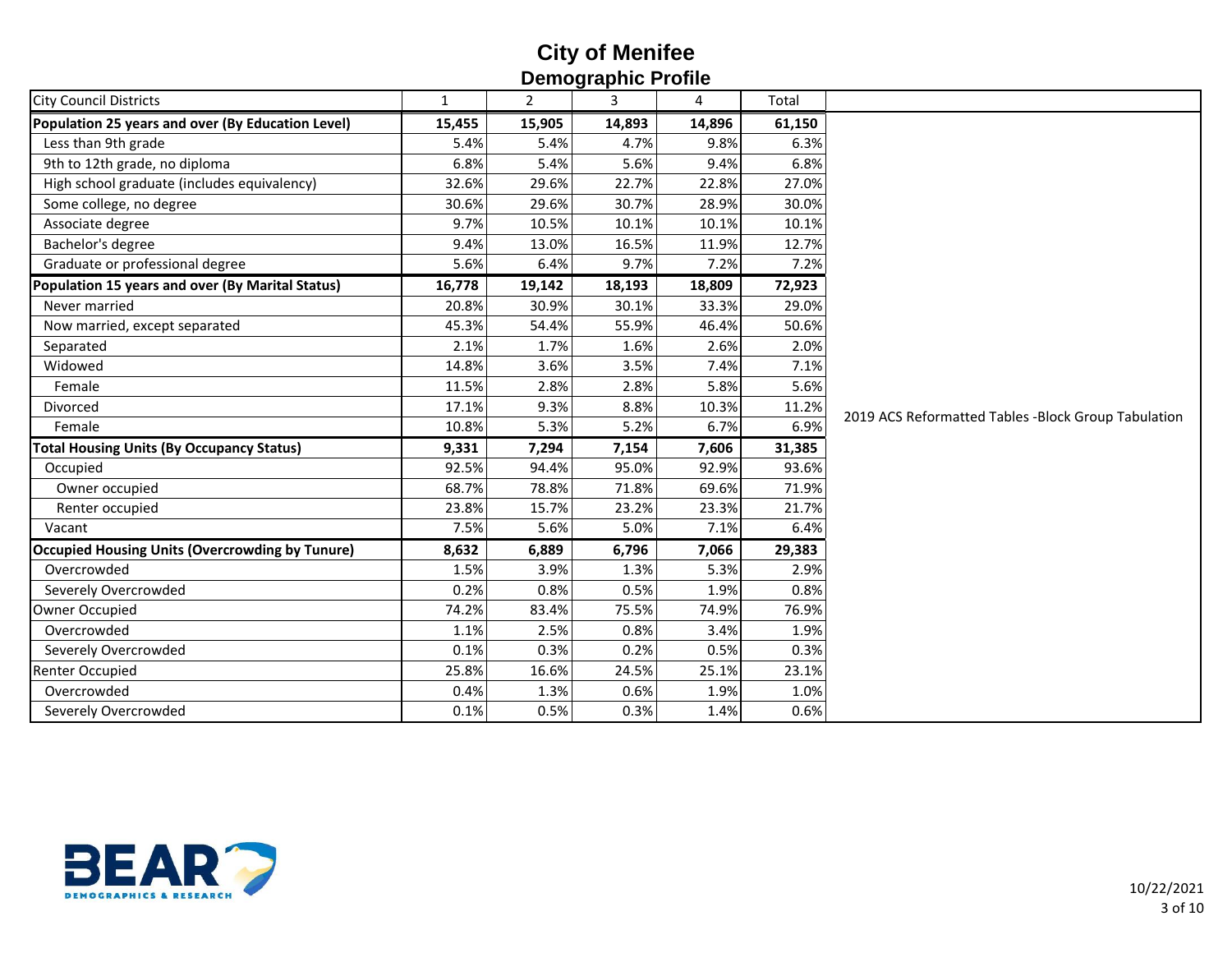| Ponograpnio i Tonio                                 |        |                |        |        |        |                                                     |  |  |  |  |
|-----------------------------------------------------|--------|----------------|--------|--------|--------|-----------------------------------------------------|--|--|--|--|
| <b>City Council Districts</b>                       | 1      | $\overline{2}$ | 3      | 4      | Total  |                                                     |  |  |  |  |
| Population 16 years and over (By Employment Status) | 16,600 | 18,772         | 17,821 | 18,439 | 71,632 |                                                     |  |  |  |  |
| In labor force:                                     | 39.2%  | 63.3%          | 66.0%  | 53.9%  | 56.0%  |                                                     |  |  |  |  |
| Civilian labor force:                               | 39.1%  | 62.6%          | 65.0%  | 53.2%  | 55.3%  |                                                     |  |  |  |  |
| Employed                                            | 36.5%  | 58.4%          | 59.3%  | 49.6%  | 51.3%  |                                                     |  |  |  |  |
| Unemployed                                          | 2.5%   | 4.2%           | 5.7%   | 3.6%   | 4.0%   |                                                     |  |  |  |  |
| <b>Armed Forces</b>                                 | 0.2%   | 0.7%           | 1.0%   | 0.7%   | 0.7%   |                                                     |  |  |  |  |
| Not in labor force                                  | 60.8%  | 36.7%          | 34.0%  | 46.1%  | 44.0%  |                                                     |  |  |  |  |
| Occupied housing units (Structure Type by Tenure)   | 8,632  | 6,889          | 6,796  | 7,066  | 29,383 |                                                     |  |  |  |  |
| Owner-occupied housing units:                       | 74.2%  | 83.4%          | 75.5%  | 74.9%  | 76.9%  | 2019 ACS Reformatted Tables -Block Group Tabulation |  |  |  |  |
| 1 Unit                                              | 66.5%  | 78.2%          | 73.8%  | 67.9%  | 71.3%  |                                                     |  |  |  |  |
| 2 to 4 Units                                        | 0.1%   | 0.0%           | 0.0%   | 0.0%   | 0.0%   |                                                     |  |  |  |  |
| 5 or More Units                                     | 0.1%   | 0.2%           | 0.0%   | 0.1%   | 0.1%   |                                                     |  |  |  |  |
| Other                                               | 7.5%   | 5.0%           | 1.7%   | 6.9%   | 5.4%   |                                                     |  |  |  |  |
| Renter-occupied housing units:                      | 25.8%  | 16.6%          | 24.5%  | 25.1%  | 23.1%  |                                                     |  |  |  |  |
| 1 Unit                                              | 20.0%  | 13.6%          | 14.8%  | 12.2%  | 15.4%  |                                                     |  |  |  |  |
| 2 to 4 Units                                        | 0.9%   | 0.1%           | 0.7%   | 2.9%   | 1.1%   |                                                     |  |  |  |  |
| 5 or More Units                                     | 3.9%   | 0.4%           | 8.5%   | 6.3%   | 4.7%   |                                                     |  |  |  |  |
| Other                                               | 1.0%   | 2.5%           | 0.5%   | 3.6%   | 1.9%   |                                                     |  |  |  |  |
| Population 5 years and over (By Language Spoken at  | 18,366 |                |        |        |        |                                                     |  |  |  |  |
| Home and English Ability)                           |        | 23,015         | 22,635 | 21,482 | 85,498 |                                                     |  |  |  |  |
| English only                                        | 79.4%  | 74.0%          | 77.3%  | 61.6%  | 72.9%  |                                                     |  |  |  |  |
| Language other than English                         | 20.6%  | 26.0%          | 22.7%  | 38.4%  | 27.1%  |                                                     |  |  |  |  |
| Speaks English less than "very well"                | 5.5%   | 7.4%           | 7.4%   | 13.0%  | 8.4%   |                                                     |  |  |  |  |
| Spanish                                             | 16.3%  | 20.6%          | 15.1%  | 31.4%  | 20.9%  | 2019 ACS Reformatted Tables - Tract Tabulation      |  |  |  |  |
| Speaks English less than "very well"                | 4.3%   | 5.7%           | 4.3%   | 11.0%  | 6.3%   |                                                     |  |  |  |  |
| Other Indo-European languages                       | 2.1%   | 1.8%           | 2.0%   | 3.3%   | 2.3%   |                                                     |  |  |  |  |
| Speaks English less than "very well"                | 0.5%   | 0.5%           | 0.2%   | 1.1%   | 0.6%   |                                                     |  |  |  |  |
| Asian and Pacific Island languages                  | 1.7%   | 3.2%           | 5.3%   | 3.6%   | 3.5%   |                                                     |  |  |  |  |
| Speaks English less than "very well"                | 0.7%   | 1.2%           | 2.7%   | 0.9%   | 1.4%   |                                                     |  |  |  |  |

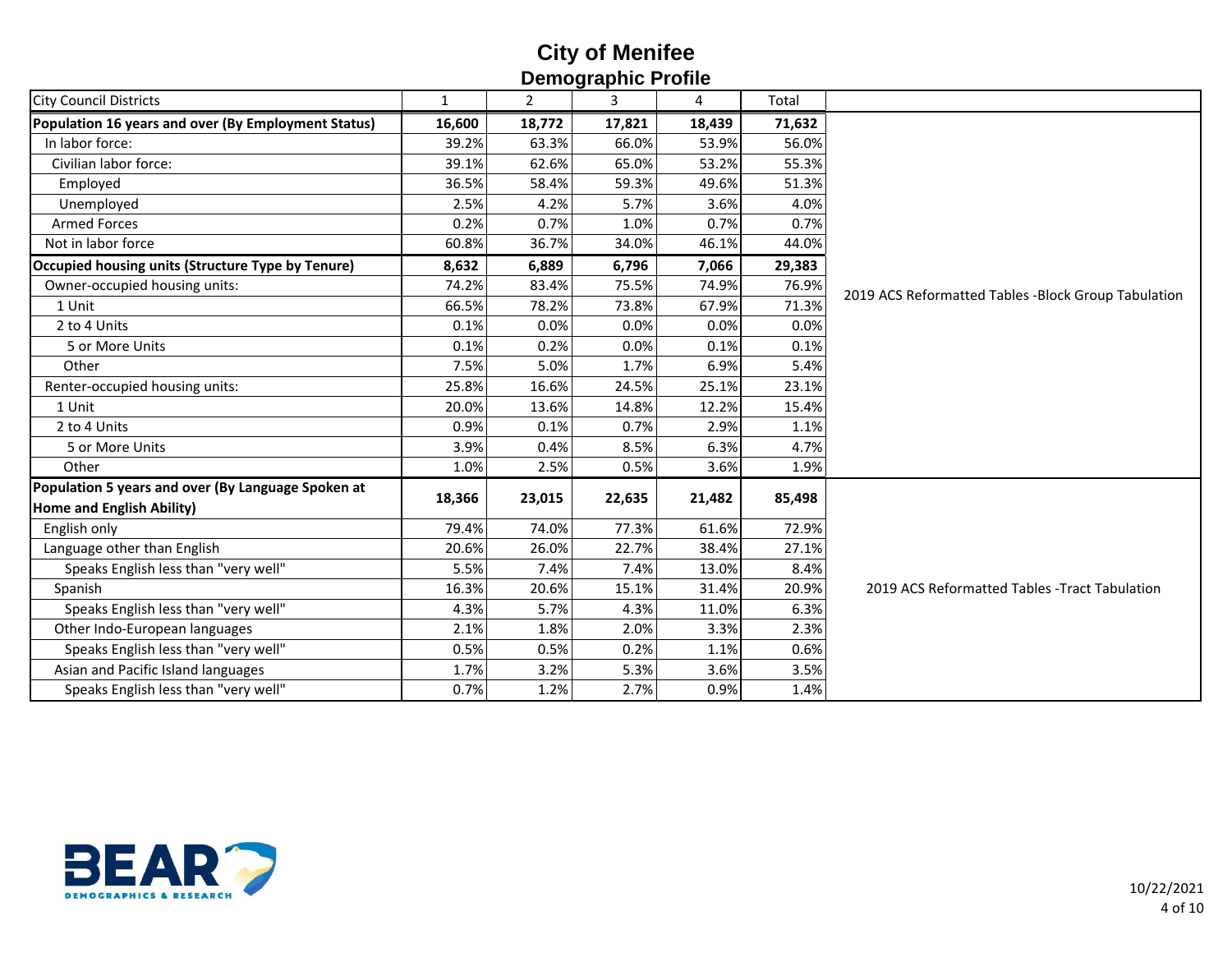| סוווטין ו טווועשועט                                                             |              |                |        |        |        |                                                |  |  |  |  |
|---------------------------------------------------------------------------------|--------------|----------------|--------|--------|--------|------------------------------------------------|--|--|--|--|
| <b>City Council Districts</b>                                                   | $\mathbf{1}$ | $\overline{2}$ | 3      | 4      | Total  |                                                |  |  |  |  |
| Population 1 years and over (By Residence Previous Year)                        | 19,064       | 25,043         | 23,994 | 22,576 | 90,677 |                                                |  |  |  |  |
| Same house                                                                      | 86.9%        | 85.5%          | 83.4%  | 85.7%  | 85.3%  |                                                |  |  |  |  |
| Different house in the U.S.                                                     | 12.8%        | 14.4%          | 16.3%  | 14.2%  | 14.5%  |                                                |  |  |  |  |
| Same county                                                                     | 6.9%         | 9.0%           | 11.3%  | 10.6%  | 9.5%   |                                                |  |  |  |  |
| Different county                                                                | 5.9%         | 5.4%           | 5.1%   | 3.6%   | 5.0%   |                                                |  |  |  |  |
| Same state                                                                      | 5.4%         | 4.9%           | 4.1%   | 2.4%   | 4.2%   |                                                |  |  |  |  |
| Different state                                                                 | 0.5%         | 0.5%           | 1.0%   | 1.2%   | 0.8%   |                                                |  |  |  |  |
| Elsewhere                                                                       | 0.2%         | 0.1%           | 0.3%   | 0.1%   | 0.2%   |                                                |  |  |  |  |
| Population With Poverty Status Determined (by Poverty<br><b>Status and Age)</b> | 19,114       | 25,463         | 24,181 | 22,635 | 91,393 |                                                |  |  |  |  |
| Income Below Poverty Level Past 12 Months                                       | 9.4%         | 7.1%           | 8.3%   | 12.2%  | 9.1%   |                                                |  |  |  |  |
| Under 18 years                                                                  | 0.9%         | 2.4%           | 3.7%   | 3.1%   | 2.6%   |                                                |  |  |  |  |
| Over <sub>65</sub>                                                              | 4.2%         | 0.6%           | 0.8%   | 1.8%   | 1.7%   |                                                |  |  |  |  |
| Income At or Above Poverty Level Past 12 Months                                 | 90.6%        | 92.9%          | 91.7%  | 87.8%  | 90.9%  |                                                |  |  |  |  |
| Under 18 years                                                                  | 13.9%        | 27.0%          | 27.2%  | 20.0%  | 22.6%  | 2019 ACS Reformatted Tables - Tract Tabulation |  |  |  |  |
| Over <sub>65</sub>                                                              | 33.6%        | 8.8%           | 8.4%   | 17.4%  | 16.0%  |                                                |  |  |  |  |
| Total Under 18 years                                                            | 14.9%        | 29.4%          | 30.8%  | 23.1%  | 25.2%  |                                                |  |  |  |  |
| Total Over 65                                                                   | 37.8%        | 9.4%           | 9.2%   | 19.1%  | 17.7%  |                                                |  |  |  |  |
| Occupied housing units (By Housing Cost % of Income By<br>Tenure)               | 8,619        | 6,884          | 6,812  | 7,041  | 29,355 |                                                |  |  |  |  |
| Less than 20 percent                                                            | 35.2%        | 33.5%          | 29.7%  | 31.8%  | 32.7%  |                                                |  |  |  |  |
| 20 to 29 percent                                                                | 20.5%        | 27.9%          | 31.9%  | 25.3%  | 26.0%  |                                                |  |  |  |  |
| 30 percent or more                                                              | 40.5%        | 37.5%          | 35.5%  | 41.1%  | 38.8%  |                                                |  |  |  |  |
| Owner-occupied housing units:                                                   | 74.9%        | 83.0%          | 74.6%  | 76.4%  | 77.1%  |                                                |  |  |  |  |
| Less than 20 percent                                                            | 31.8%        | 30.8%          | 25.1%  | 28.8%  | 29.3%  |                                                |  |  |  |  |
| 20 to 29 percent                                                                | 17.5%        | 24.0%          | 23.7%  | 21.3%  | 21.4%  |                                                |  |  |  |  |
| 30 percent or more                                                              | 25.2%        | 28.1%          | 25.0%  | 25.6%  | 25.9%  |                                                |  |  |  |  |
| Renter-occupied housing units:                                                  | 25.1%        | 17.0%          | 25.4%  | 23.6%  | 22.9%  |                                                |  |  |  |  |
| Less than 20 percent                                                            | 3.5%         | 2.7%           | 4.6%   | 2.9%   | 3.4%   |                                                |  |  |  |  |
| 20 to 29 percent                                                                | 2.9%         | 3.9%           | 8.2%   | 3.9%   | 4.6%   |                                                |  |  |  |  |
| 30 percent or more                                                              | 15.2%        | 9.4%           | 10.5%  | 15.5%  | 12.8%  |                                                |  |  |  |  |

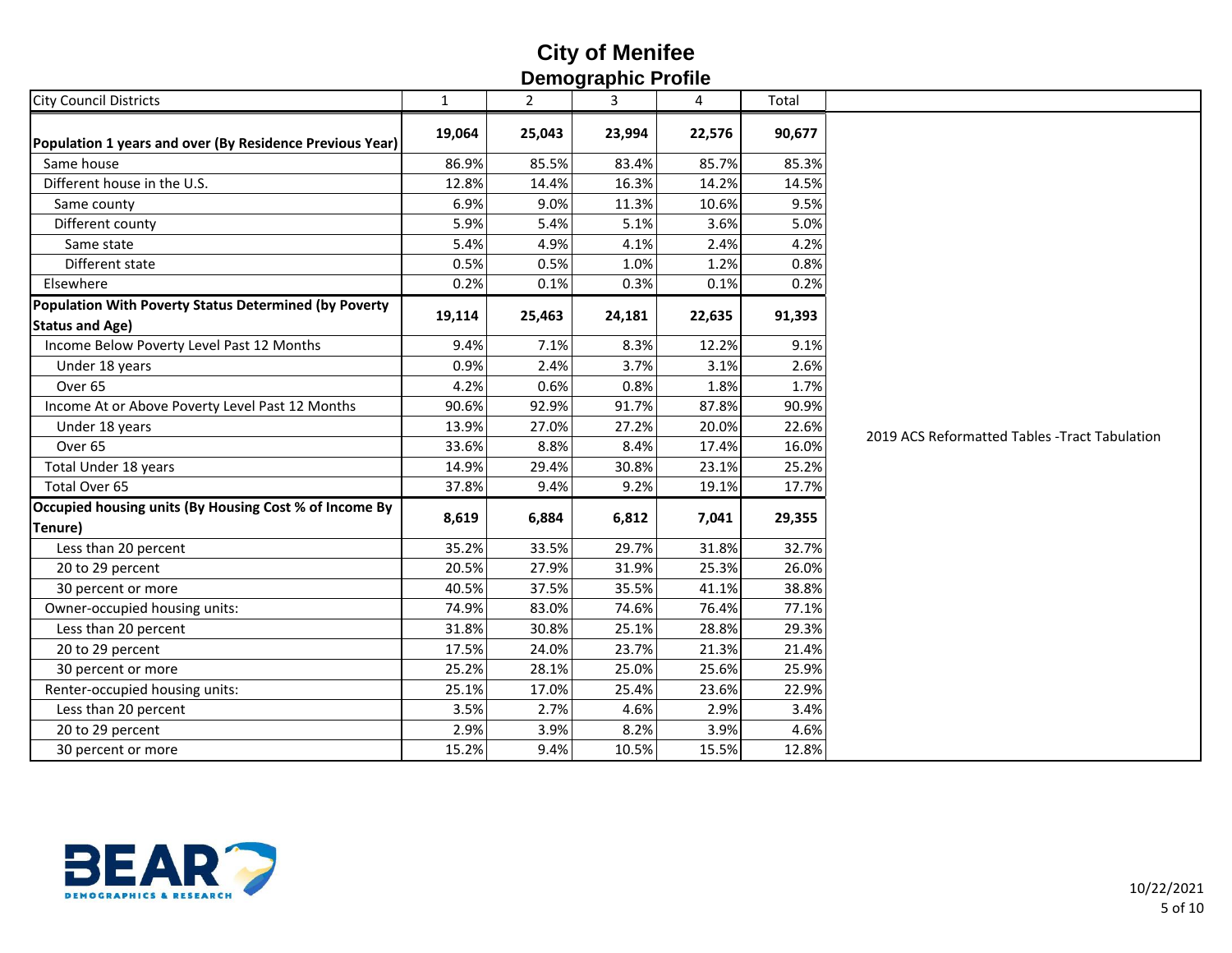| <b>Delling deline i</b> Tollie              |              |                |         |        |         |                                               |  |  |  |  |
|---------------------------------------------|--------------|----------------|---------|--------|---------|-----------------------------------------------|--|--|--|--|
| <b>City Council Districts</b>               | $\mathbf{1}$ | $\overline{2}$ | 3       | 4      | Total   |                                               |  |  |  |  |
| <b>Total Population (Pop)</b>               | 21,663       | 28,317         | 25,589  | 27,226 | 102,795 |                                               |  |  |  |  |
| <b>Deviation</b>                            | (4,036)      | 2,618          | (110)   | 1,557  | 6,654   |                                               |  |  |  |  |
| % Deviation                                 | $-15.7%$     | 10.2%          | $-0.4%$ | 6.1%   | 25.9%   |                                               |  |  |  |  |
| Latino                                      | 6,488        | 12,048         | 9,005   | 11,318 | 38,859  |                                               |  |  |  |  |
| White                                       | 11,948       | 11,618         | 10,823  | 10,674 | 45,063  |                                               |  |  |  |  |
| <b>Black</b>                                | 1,446        | 1,590          | 1,956   | 2,322  | 7,314   |                                               |  |  |  |  |
| American Indian                             | 285          | 361            | 333     | 332    | 1,311   |                                               |  |  |  |  |
| Asian                                       | 1,021        | 1,981          | 2,685   | 1,840  | 7,527   |                                               |  |  |  |  |
| Hawaiian, Pacific Islander                  | 86           | 170            | 212     | 145    | 613     |                                               |  |  |  |  |
| Other Race                                  | 225          | 316            | 281     | 325    | 1,147   | 2020 Census State Adjusted Redistricting Data |  |  |  |  |
| Multi Minority Race                         | 163          | 234            | 293     | 271    | 961     |                                               |  |  |  |  |
| <b>Voting Age Population (VAP)</b>          | 18,912       | 20,491         | 18,519  | 20,644 | 78,566  |                                               |  |  |  |  |
| Latino                                      | 5,031        | 8,078          | 5,917   | 7,696  | 26,722  |                                               |  |  |  |  |
| White                                       | 11,054       | 9,046          | 8,385   | 8,852  | 37,337  |                                               |  |  |  |  |
| <b>Black</b>                                | 1,307        | 1,155          | 1,445   | 1,777  | 5,684   |                                               |  |  |  |  |
| American Indian                             | 270          | 255            | 257     | 273    | 1,055   |                                               |  |  |  |  |
| Asian                                       | 881          | 1,496          | 2,013   | 1,471  | 5,861   |                                               |  |  |  |  |
| Hawaiian, Pacific Islander                  | 79           | 120            | 135     | 120    | 454     |                                               |  |  |  |  |
| Other Race                                  | 178          | 211            | 184     | 269    | 842     |                                               |  |  |  |  |
| Multi Minority Race                         | 113          | 129            | 182     | 187    | 611     |                                               |  |  |  |  |
| <b>Citizen Voting Age Population (CVAP)</b> | 15,381       | 16,667         | 16,131  | 15,784 | 63,963  |                                               |  |  |  |  |
| Latino                                      | 3,110        | 6,313          | 4,880   | 5,774  | 20,077  |                                               |  |  |  |  |
| White                                       | 10,317       | 8,702          | 8,189   | 7,129  | 34,337  | 2019 ACS CVAP Tabulation                      |  |  |  |  |
| <b>Black</b>                                | 1,050        | 590            | 1,298   | 1,560  | 4,498   |                                               |  |  |  |  |
| Asian                                       | 491          | 777            | 1,256   | 979    | 3,503   |                                               |  |  |  |  |
| All Other                                   | 401          | 300            | 500     | 338    | 1,539   |                                               |  |  |  |  |

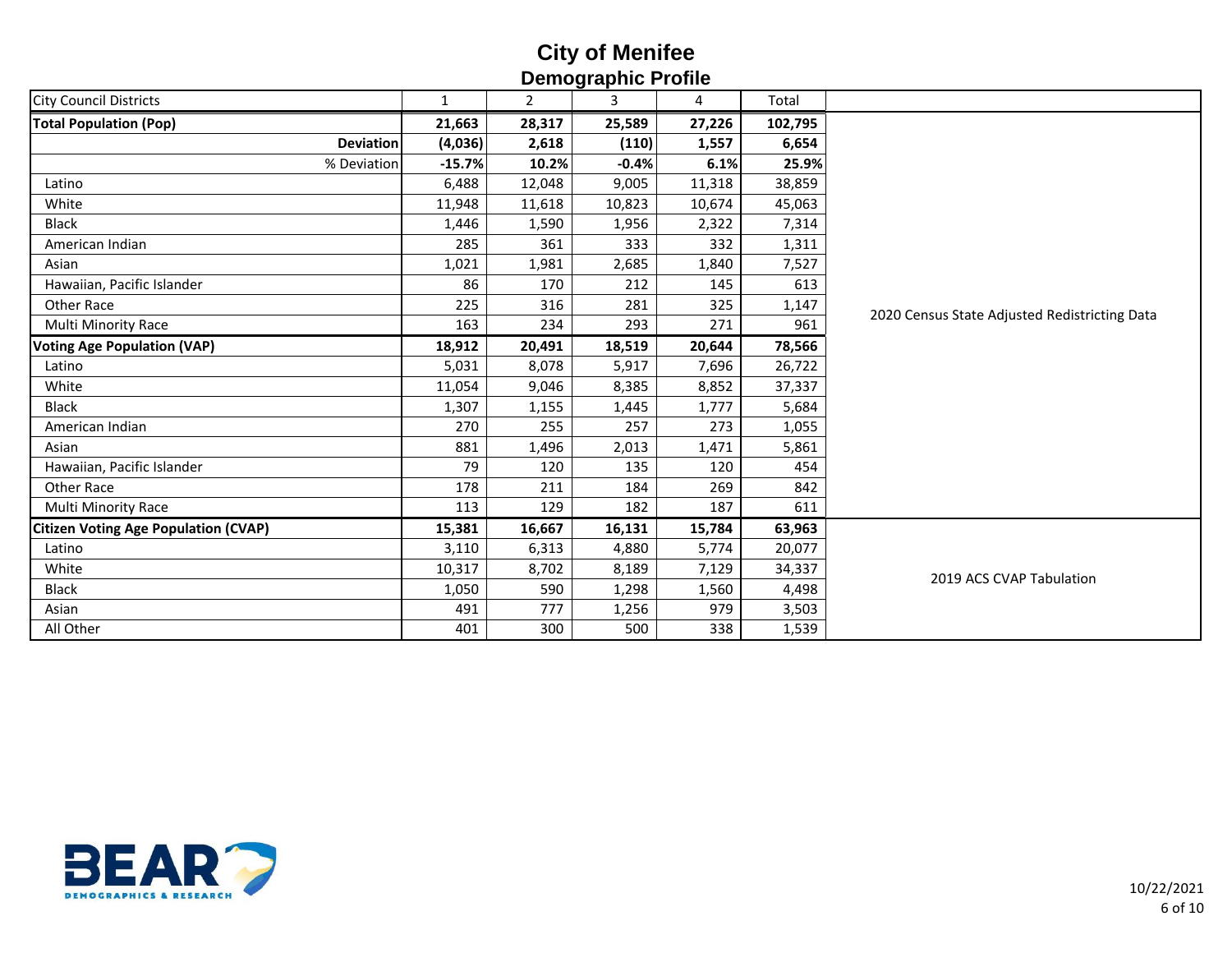| Demographio i Tome                          |              |                    |               |              |              |                                                     |  |  |  |  |
|---------------------------------------------|--------------|--------------------|---------------|--------------|--------------|-----------------------------------------------------|--|--|--|--|
| <b>City Council Districts</b>               | 1            | $\mathbf{2}$       | 3             | 4            | Total        |                                                     |  |  |  |  |
| <b>Total Population (By Age and Gender)</b> | 19,309       | 25,516             | 24,259        | 22,825       | 91,909       |                                                     |  |  |  |  |
| Male                                        | 8,740        | 13,042             | 11,932        | 11,485       | 45,199       |                                                     |  |  |  |  |
| Female                                      | 10,570       | 12,474             | 12,327        | 11,340       | 46,710       |                                                     |  |  |  |  |
| Under 5 years                               | 966          | 2,410              | 1,577         | 1,275        | 6,228        |                                                     |  |  |  |  |
| Male                                        | 462          | 1,336              | 742           | 645          | 3,185        |                                                     |  |  |  |  |
| Female                                      | 504          | 1,074              | 835           | 630          | 3,042        |                                                     |  |  |  |  |
| 5 to 17 years                               | 2,054        | 5,092              | 5,770         | 4,087        | 17,004       |                                                     |  |  |  |  |
| Male                                        | 1,164        | 2,572              | 3,029         | 2,146        | 8,911        |                                                     |  |  |  |  |
| Female                                      | 890          | 2,520              | 2,741         | 1,941        | 8,092        |                                                     |  |  |  |  |
| 18 to 65 years                              | 8,862        | 15,747             | 14,387        | 13,119       | 52,116       |                                                     |  |  |  |  |
| Male                                        | 4,117        | 8,013              | 6,995         | 6,834        | 25,960       |                                                     |  |  |  |  |
| Female                                      | 4,745        | 7,735              | 7,392         | 6,285        | 26,157       |                                                     |  |  |  |  |
| 65 years and over                           | 7,426        | 2,267              | 2,524         | 4,344        | 16,561       |                                                     |  |  |  |  |
| Male                                        | 2,996        | 1,122              | 1,165         | 1,859        | 7,143        | 2019 ACS Reformatted Tables -Block Group Tabulation |  |  |  |  |
| Female                                      | 4,430        | 1,145              | 1,359         | 2,484        | 9,419        |                                                     |  |  |  |  |
| <b>Median Household Income</b>              | \$<br>46,680 | 88,341<br><b>S</b> | ∣\$<br>99,841 | 65,669<br>-S | 70,224<br>S. |                                                     |  |  |  |  |
| Total Households (By Household Income)      | 8,632        | 6,889              | 6,796         | 7,066        | 29,383       |                                                     |  |  |  |  |
| Less than \$10,000                          | 474          | 108                | 270           | 304          | 1,156        |                                                     |  |  |  |  |
| \$10,000 to \$14,999                        | 483          | 144                | 105           | 375          | 1,106        |                                                     |  |  |  |  |
| \$15,000 to \$24,999                        | 1,344        | 235                | 223           | 691          | 2,494        |                                                     |  |  |  |  |
| \$25,000 to \$34,999                        | 1,093        | 431                | 328           | 678          | 2,530        |                                                     |  |  |  |  |
| \$35,000 to \$49,999                        | 1,275        | 657                | 516           | 872          | 3,321        |                                                     |  |  |  |  |
| \$50,000 to \$74,999                        | 1,535        | 1,238              | 1,033         | 1,235        | 5,041        |                                                     |  |  |  |  |
| \$75,000 to \$99,999                        | 878          | 1,230              | 1,224         | 787          | 4,119        |                                                     |  |  |  |  |
| \$100,000 to \$149,999                      | 1,041        | 1,503              | 1,727         | 1,158        | 5,428        |                                                     |  |  |  |  |
| \$150,000 to \$199,999                      | 304          | 881                | 845           | 596          | 2,627        |                                                     |  |  |  |  |
| \$200,000 or more                           | 206          | 462                | 525           | 369          | 1,563        |                                                     |  |  |  |  |
|                                             |              |                    |               |              |              |                                                     |  |  |  |  |

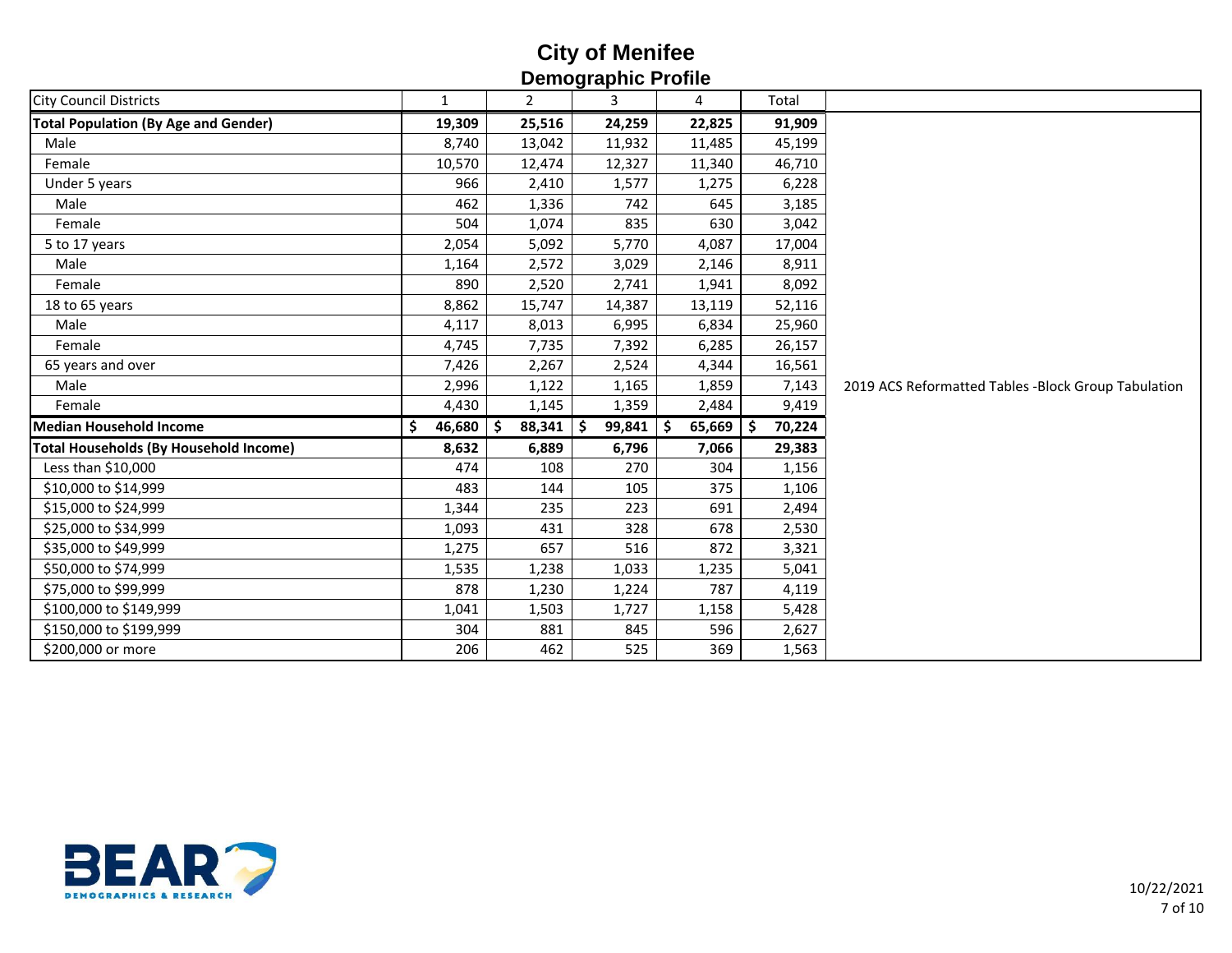| $\overline{2}$<br>3<br>4<br>Total<br>1<br>15,455<br>15,905<br>14,893<br>14,896<br>61,150<br>Less than 9th grade<br>839<br>701<br>1,459<br>3,853<br>855<br>9th to 12th grade, no diploma<br>1,051<br>861<br>832<br>4,150<br>1,405<br>High school graduate (includes equivalency)<br>5,033<br>4,710<br>3,377<br>3,395<br>16,515<br>Some college, no degree<br>4,732<br>4,572<br>18,321<br>4,714<br>4,304<br>Associate degree<br>1,492<br>1,676<br>1,500<br>1,500<br>6,168<br>Bachelor's degree<br>7,744<br>2,068<br>2,461<br>1,766<br>1,448<br>Graduate or professional degree<br>861<br>1,022<br>1,450<br>1,066<br>4,399<br>Population 15 years and over (By Marital Status)<br>16,778<br>18,193<br>72,923<br>19,142<br>18,809<br>Never married<br>3,486<br>5,478<br>5,924<br>6,259<br>21,148<br>7,592<br>8,736<br>36,917<br>Now married, except separated<br>10,412<br>10,177<br>Separated<br>356<br>332<br>290<br>498<br>1,476<br>2,479<br>687<br>643<br>Widowed<br>1,387<br>5,195<br>540<br>509<br>1,093<br>4,066<br>Female<br>1,925<br>1,787<br>Divorced<br>2,865<br>1,606<br>1,929<br>8,188<br>2019 ACS Reformatted Tables -Block Group Tabulation<br>Female<br>1,810<br>947<br>1,258<br>5,025<br>1,010<br><b>Total Housing Units (By Occupancy Status)</b><br>9,331<br>7,294<br>7,154<br>7,606<br>31,385<br>Occupied<br>8,632<br>6,889<br>6,796<br>7,066<br>29,383<br>6,408<br>5,745<br>5,134<br>5,294<br>22,581<br>Owner occupied<br>6,802<br>Renter occupied<br>2,224<br>1,663<br>1,772<br>1,143<br>699<br>405<br>358<br>541<br>2,003<br>Vacant<br>Occupied Housing Units (Overcrowding by Tunure)<br>8,632<br>6,889<br>6,796<br>7,066<br>29,383<br>Overcrowded<br>267<br>91<br>126<br>371<br>855<br>37<br>Severely Overcrowded<br>15<br>52<br>242<br>138<br>5,745<br>Owner Occupied<br>6,408<br>5,134<br>5,294<br>22,581<br>Overcrowded<br>93<br>53<br>561<br>175<br>240<br>15<br>Severely Overcrowded<br>8<br>18<br>35<br>76<br><b>Renter Occupied</b><br>2,224<br>1,143<br>1,663<br>1,772<br>6,802<br>Overcrowded<br>33<br>92<br>294<br>37<br>131<br>$\overline{7}$<br>35<br>Severely Overcrowded<br>22<br>166<br>102 | סוווטן דעוווקטווטש                                |  |  |  |  |  |  |  |  |  |  |
|---------------------------------------------------------------------------------------------------------------------------------------------------------------------------------------------------------------------------------------------------------------------------------------------------------------------------------------------------------------------------------------------------------------------------------------------------------------------------------------------------------------------------------------------------------------------------------------------------------------------------------------------------------------------------------------------------------------------------------------------------------------------------------------------------------------------------------------------------------------------------------------------------------------------------------------------------------------------------------------------------------------------------------------------------------------------------------------------------------------------------------------------------------------------------------------------------------------------------------------------------------------------------------------------------------------------------------------------------------------------------------------------------------------------------------------------------------------------------------------------------------------------------------------------------------------------------------------------------------------------------------------------------------------------------------------------------------------------------------------------------------------------------------------------------------------------------------------------------------------------------------------------------------------------------------------------------------------------------------------------------------------------------------------------------------------------------------------------------------------------------------|---------------------------------------------------|--|--|--|--|--|--|--|--|--|--|
|                                                                                                                                                                                                                                                                                                                                                                                                                                                                                                                                                                                                                                                                                                                                                                                                                                                                                                                                                                                                                                                                                                                                                                                                                                                                                                                                                                                                                                                                                                                                                                                                                                                                                                                                                                                                                                                                                                                                                                                                                                                                                                                                 | <b>City Council Districts</b>                     |  |  |  |  |  |  |  |  |  |  |
|                                                                                                                                                                                                                                                                                                                                                                                                                                                                                                                                                                                                                                                                                                                                                                                                                                                                                                                                                                                                                                                                                                                                                                                                                                                                                                                                                                                                                                                                                                                                                                                                                                                                                                                                                                                                                                                                                                                                                                                                                                                                                                                                 | Population 25 years and over (By Education Level) |  |  |  |  |  |  |  |  |  |  |
|                                                                                                                                                                                                                                                                                                                                                                                                                                                                                                                                                                                                                                                                                                                                                                                                                                                                                                                                                                                                                                                                                                                                                                                                                                                                                                                                                                                                                                                                                                                                                                                                                                                                                                                                                                                                                                                                                                                                                                                                                                                                                                                                 |                                                   |  |  |  |  |  |  |  |  |  |  |
|                                                                                                                                                                                                                                                                                                                                                                                                                                                                                                                                                                                                                                                                                                                                                                                                                                                                                                                                                                                                                                                                                                                                                                                                                                                                                                                                                                                                                                                                                                                                                                                                                                                                                                                                                                                                                                                                                                                                                                                                                                                                                                                                 |                                                   |  |  |  |  |  |  |  |  |  |  |
|                                                                                                                                                                                                                                                                                                                                                                                                                                                                                                                                                                                                                                                                                                                                                                                                                                                                                                                                                                                                                                                                                                                                                                                                                                                                                                                                                                                                                                                                                                                                                                                                                                                                                                                                                                                                                                                                                                                                                                                                                                                                                                                                 |                                                   |  |  |  |  |  |  |  |  |  |  |
|                                                                                                                                                                                                                                                                                                                                                                                                                                                                                                                                                                                                                                                                                                                                                                                                                                                                                                                                                                                                                                                                                                                                                                                                                                                                                                                                                                                                                                                                                                                                                                                                                                                                                                                                                                                                                                                                                                                                                                                                                                                                                                                                 |                                                   |  |  |  |  |  |  |  |  |  |  |
|                                                                                                                                                                                                                                                                                                                                                                                                                                                                                                                                                                                                                                                                                                                                                                                                                                                                                                                                                                                                                                                                                                                                                                                                                                                                                                                                                                                                                                                                                                                                                                                                                                                                                                                                                                                                                                                                                                                                                                                                                                                                                                                                 |                                                   |  |  |  |  |  |  |  |  |  |  |
|                                                                                                                                                                                                                                                                                                                                                                                                                                                                                                                                                                                                                                                                                                                                                                                                                                                                                                                                                                                                                                                                                                                                                                                                                                                                                                                                                                                                                                                                                                                                                                                                                                                                                                                                                                                                                                                                                                                                                                                                                                                                                                                                 |                                                   |  |  |  |  |  |  |  |  |  |  |
|                                                                                                                                                                                                                                                                                                                                                                                                                                                                                                                                                                                                                                                                                                                                                                                                                                                                                                                                                                                                                                                                                                                                                                                                                                                                                                                                                                                                                                                                                                                                                                                                                                                                                                                                                                                                                                                                                                                                                                                                                                                                                                                                 |                                                   |  |  |  |  |  |  |  |  |  |  |
|                                                                                                                                                                                                                                                                                                                                                                                                                                                                                                                                                                                                                                                                                                                                                                                                                                                                                                                                                                                                                                                                                                                                                                                                                                                                                                                                                                                                                                                                                                                                                                                                                                                                                                                                                                                                                                                                                                                                                                                                                                                                                                                                 |                                                   |  |  |  |  |  |  |  |  |  |  |
|                                                                                                                                                                                                                                                                                                                                                                                                                                                                                                                                                                                                                                                                                                                                                                                                                                                                                                                                                                                                                                                                                                                                                                                                                                                                                                                                                                                                                                                                                                                                                                                                                                                                                                                                                                                                                                                                                                                                                                                                                                                                                                                                 |                                                   |  |  |  |  |  |  |  |  |  |  |
|                                                                                                                                                                                                                                                                                                                                                                                                                                                                                                                                                                                                                                                                                                                                                                                                                                                                                                                                                                                                                                                                                                                                                                                                                                                                                                                                                                                                                                                                                                                                                                                                                                                                                                                                                                                                                                                                                                                                                                                                                                                                                                                                 |                                                   |  |  |  |  |  |  |  |  |  |  |
|                                                                                                                                                                                                                                                                                                                                                                                                                                                                                                                                                                                                                                                                                                                                                                                                                                                                                                                                                                                                                                                                                                                                                                                                                                                                                                                                                                                                                                                                                                                                                                                                                                                                                                                                                                                                                                                                                                                                                                                                                                                                                                                                 |                                                   |  |  |  |  |  |  |  |  |  |  |
|                                                                                                                                                                                                                                                                                                                                                                                                                                                                                                                                                                                                                                                                                                                                                                                                                                                                                                                                                                                                                                                                                                                                                                                                                                                                                                                                                                                                                                                                                                                                                                                                                                                                                                                                                                                                                                                                                                                                                                                                                                                                                                                                 |                                                   |  |  |  |  |  |  |  |  |  |  |
|                                                                                                                                                                                                                                                                                                                                                                                                                                                                                                                                                                                                                                                                                                                                                                                                                                                                                                                                                                                                                                                                                                                                                                                                                                                                                                                                                                                                                                                                                                                                                                                                                                                                                                                                                                                                                                                                                                                                                                                                                                                                                                                                 |                                                   |  |  |  |  |  |  |  |  |  |  |
|                                                                                                                                                                                                                                                                                                                                                                                                                                                                                                                                                                                                                                                                                                                                                                                                                                                                                                                                                                                                                                                                                                                                                                                                                                                                                                                                                                                                                                                                                                                                                                                                                                                                                                                                                                                                                                                                                                                                                                                                                                                                                                                                 |                                                   |  |  |  |  |  |  |  |  |  |  |
|                                                                                                                                                                                                                                                                                                                                                                                                                                                                                                                                                                                                                                                                                                                                                                                                                                                                                                                                                                                                                                                                                                                                                                                                                                                                                                                                                                                                                                                                                                                                                                                                                                                                                                                                                                                                                                                                                                                                                                                                                                                                                                                                 |                                                   |  |  |  |  |  |  |  |  |  |  |
|                                                                                                                                                                                                                                                                                                                                                                                                                                                                                                                                                                                                                                                                                                                                                                                                                                                                                                                                                                                                                                                                                                                                                                                                                                                                                                                                                                                                                                                                                                                                                                                                                                                                                                                                                                                                                                                                                                                                                                                                                                                                                                                                 |                                                   |  |  |  |  |  |  |  |  |  |  |
|                                                                                                                                                                                                                                                                                                                                                                                                                                                                                                                                                                                                                                                                                                                                                                                                                                                                                                                                                                                                                                                                                                                                                                                                                                                                                                                                                                                                                                                                                                                                                                                                                                                                                                                                                                                                                                                                                                                                                                                                                                                                                                                                 |                                                   |  |  |  |  |  |  |  |  |  |  |
|                                                                                                                                                                                                                                                                                                                                                                                                                                                                                                                                                                                                                                                                                                                                                                                                                                                                                                                                                                                                                                                                                                                                                                                                                                                                                                                                                                                                                                                                                                                                                                                                                                                                                                                                                                                                                                                                                                                                                                                                                                                                                                                                 |                                                   |  |  |  |  |  |  |  |  |  |  |
|                                                                                                                                                                                                                                                                                                                                                                                                                                                                                                                                                                                                                                                                                                                                                                                                                                                                                                                                                                                                                                                                                                                                                                                                                                                                                                                                                                                                                                                                                                                                                                                                                                                                                                                                                                                                                                                                                                                                                                                                                                                                                                                                 |                                                   |  |  |  |  |  |  |  |  |  |  |
|                                                                                                                                                                                                                                                                                                                                                                                                                                                                                                                                                                                                                                                                                                                                                                                                                                                                                                                                                                                                                                                                                                                                                                                                                                                                                                                                                                                                                                                                                                                                                                                                                                                                                                                                                                                                                                                                                                                                                                                                                                                                                                                                 |                                                   |  |  |  |  |  |  |  |  |  |  |
|                                                                                                                                                                                                                                                                                                                                                                                                                                                                                                                                                                                                                                                                                                                                                                                                                                                                                                                                                                                                                                                                                                                                                                                                                                                                                                                                                                                                                                                                                                                                                                                                                                                                                                                                                                                                                                                                                                                                                                                                                                                                                                                                 |                                                   |  |  |  |  |  |  |  |  |  |  |
|                                                                                                                                                                                                                                                                                                                                                                                                                                                                                                                                                                                                                                                                                                                                                                                                                                                                                                                                                                                                                                                                                                                                                                                                                                                                                                                                                                                                                                                                                                                                                                                                                                                                                                                                                                                                                                                                                                                                                                                                                                                                                                                                 |                                                   |  |  |  |  |  |  |  |  |  |  |
|                                                                                                                                                                                                                                                                                                                                                                                                                                                                                                                                                                                                                                                                                                                                                                                                                                                                                                                                                                                                                                                                                                                                                                                                                                                                                                                                                                                                                                                                                                                                                                                                                                                                                                                                                                                                                                                                                                                                                                                                                                                                                                                                 |                                                   |  |  |  |  |  |  |  |  |  |  |
|                                                                                                                                                                                                                                                                                                                                                                                                                                                                                                                                                                                                                                                                                                                                                                                                                                                                                                                                                                                                                                                                                                                                                                                                                                                                                                                                                                                                                                                                                                                                                                                                                                                                                                                                                                                                                                                                                                                                                                                                                                                                                                                                 |                                                   |  |  |  |  |  |  |  |  |  |  |
|                                                                                                                                                                                                                                                                                                                                                                                                                                                                                                                                                                                                                                                                                                                                                                                                                                                                                                                                                                                                                                                                                                                                                                                                                                                                                                                                                                                                                                                                                                                                                                                                                                                                                                                                                                                                                                                                                                                                                                                                                                                                                                                                 |                                                   |  |  |  |  |  |  |  |  |  |  |
|                                                                                                                                                                                                                                                                                                                                                                                                                                                                                                                                                                                                                                                                                                                                                                                                                                                                                                                                                                                                                                                                                                                                                                                                                                                                                                                                                                                                                                                                                                                                                                                                                                                                                                                                                                                                                                                                                                                                                                                                                                                                                                                                 |                                                   |  |  |  |  |  |  |  |  |  |  |
|                                                                                                                                                                                                                                                                                                                                                                                                                                                                                                                                                                                                                                                                                                                                                                                                                                                                                                                                                                                                                                                                                                                                                                                                                                                                                                                                                                                                                                                                                                                                                                                                                                                                                                                                                                                                                                                                                                                                                                                                                                                                                                                                 |                                                   |  |  |  |  |  |  |  |  |  |  |
|                                                                                                                                                                                                                                                                                                                                                                                                                                                                                                                                                                                                                                                                                                                                                                                                                                                                                                                                                                                                                                                                                                                                                                                                                                                                                                                                                                                                                                                                                                                                                                                                                                                                                                                                                                                                                                                                                                                                                                                                                                                                                                                                 |                                                   |  |  |  |  |  |  |  |  |  |  |
|                                                                                                                                                                                                                                                                                                                                                                                                                                                                                                                                                                                                                                                                                                                                                                                                                                                                                                                                                                                                                                                                                                                                                                                                                                                                                                                                                                                                                                                                                                                                                                                                                                                                                                                                                                                                                                                                                                                                                                                                                                                                                                                                 |                                                   |  |  |  |  |  |  |  |  |  |  |

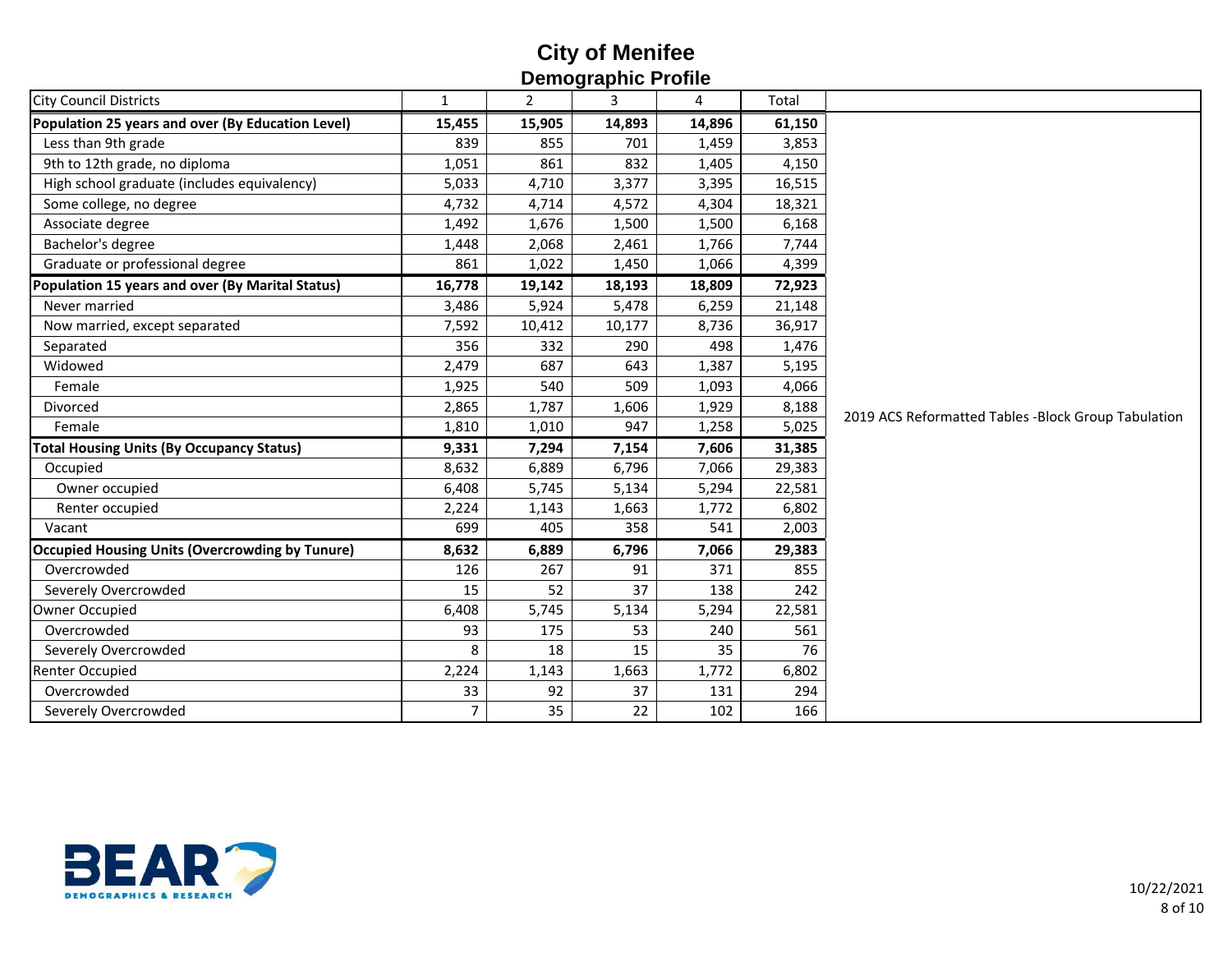| סוווטיו ו טווועשונוסט                                    |              |                |                |                |        |                                                     |  |  |  |  |
|----------------------------------------------------------|--------------|----------------|----------------|----------------|--------|-----------------------------------------------------|--|--|--|--|
| <b>City Council Districts</b>                            | $\mathbf{1}$ | $\overline{2}$ | 3              | 4              | Total  |                                                     |  |  |  |  |
| Population 16 years and over (By Employment Status)      | 16,600       | 18,772         | 17,821         | 18,439         | 71,632 |                                                     |  |  |  |  |
| In labor force:                                          | 6,515        | 11,884         | 11,763         | 9,933          | 40,095 |                                                     |  |  |  |  |
| Civilian labor force:                                    | 6,483        | 11,749         | 11,578         | 9,810          | 39,621 |                                                     |  |  |  |  |
| Employed                                                 | 6,063        | 10,954         | 10,565         | 9,152          | 36,734 |                                                     |  |  |  |  |
| Unemployed                                               | 420          | 796            | 1,013          | 658            | 2,887  |                                                     |  |  |  |  |
| <b>Armed Forces</b>                                      | 32           | 135            | 185            | 122            | 474    |                                                     |  |  |  |  |
| Not in labor force                                       | 10,085       | 6,888          | 6,058          | 8,507          | 31,537 |                                                     |  |  |  |  |
| <b>Occupied housing units (Structure Type by Tenure)</b> | 8,632        | 6,889          | 6,796          | 7,066          | 29,383 |                                                     |  |  |  |  |
| Owner-occupied housing units:                            | 6,408        | 5,745          | 5,134          | 5,294          | 22,581 | 2019 ACS Reformatted Tables -Block Group Tabulation |  |  |  |  |
| 1 Unit                                                   | 5,744        | 5,387          | 5,017          | 4,801          | 20,948 |                                                     |  |  |  |  |
| 2 to 4 Units                                             | 10           |                | $\overline{a}$ |                | 10     |                                                     |  |  |  |  |
| 5 or More Units                                          | 10           | 12             | $\blacksquare$ | $\overline{7}$ | 29     |                                                     |  |  |  |  |
| Other                                                    | 644          | 347            | 117            | 486            | 1,593  |                                                     |  |  |  |  |
| Renter-occupied housing units:                           | 2,224        | 1,143          | 1,663          | 1,772          | 6,802  |                                                     |  |  |  |  |
| 1 Unit                                                   | 1,728        | 939            | 1,005          | 864            | 4,536  |                                                     |  |  |  |  |
| 2 to 4 Units                                             | 75           | 6              | 47             | 205            | 334    |                                                     |  |  |  |  |
| 5 or More Units                                          | 332          | 24             | 577            | 446            | 1,380  |                                                     |  |  |  |  |
| Other                                                    | 89           | 173            | 34             | 257            | 552    |                                                     |  |  |  |  |
| Population 5 years and over (By Language Spoken at       | 18,366       | 23,015         | 22,635         | 21,482         | 85,498 |                                                     |  |  |  |  |
| <b>Home and English Ability)</b>                         |              |                |                |                |        |                                                     |  |  |  |  |
| English only                                             | 14,578       | 17,030         | 17,505         | 13,235         | 62,348 |                                                     |  |  |  |  |
| Language other than English                              | 3,788        | 5,985          | 5,130          | 8,247          | 23,150 |                                                     |  |  |  |  |
| Speaks English less than "very well"                     | 1,011        | 1,696          | 1,675          | 2,794          | 7,174  |                                                     |  |  |  |  |
| Spanish                                                  | 2,989        | 4,737          | 3,421          | 6,753          | 17,900 | 2019 ACS Reformatted Tables - Tract Tabulation      |  |  |  |  |
| Speaks English less than "very well"                     | 782          | 1,308          | 981            | 2,355          | 5,425  |                                                     |  |  |  |  |
| Other Indo-European languages                            | 378          | 416            | 454            | 699            | 1,948  |                                                     |  |  |  |  |
| Speaks English less than "very well"                     | 93           | 109            | 41             | 240            | 482    |                                                     |  |  |  |  |
| Asian and Pacific Island languages                       | 317          | 731            | 1,194          | 763            | 3,005  |                                                     |  |  |  |  |
| Speaks English less than "very well"                     | 132          | 271            | 618            | 195            | 1,215  |                                                     |  |  |  |  |